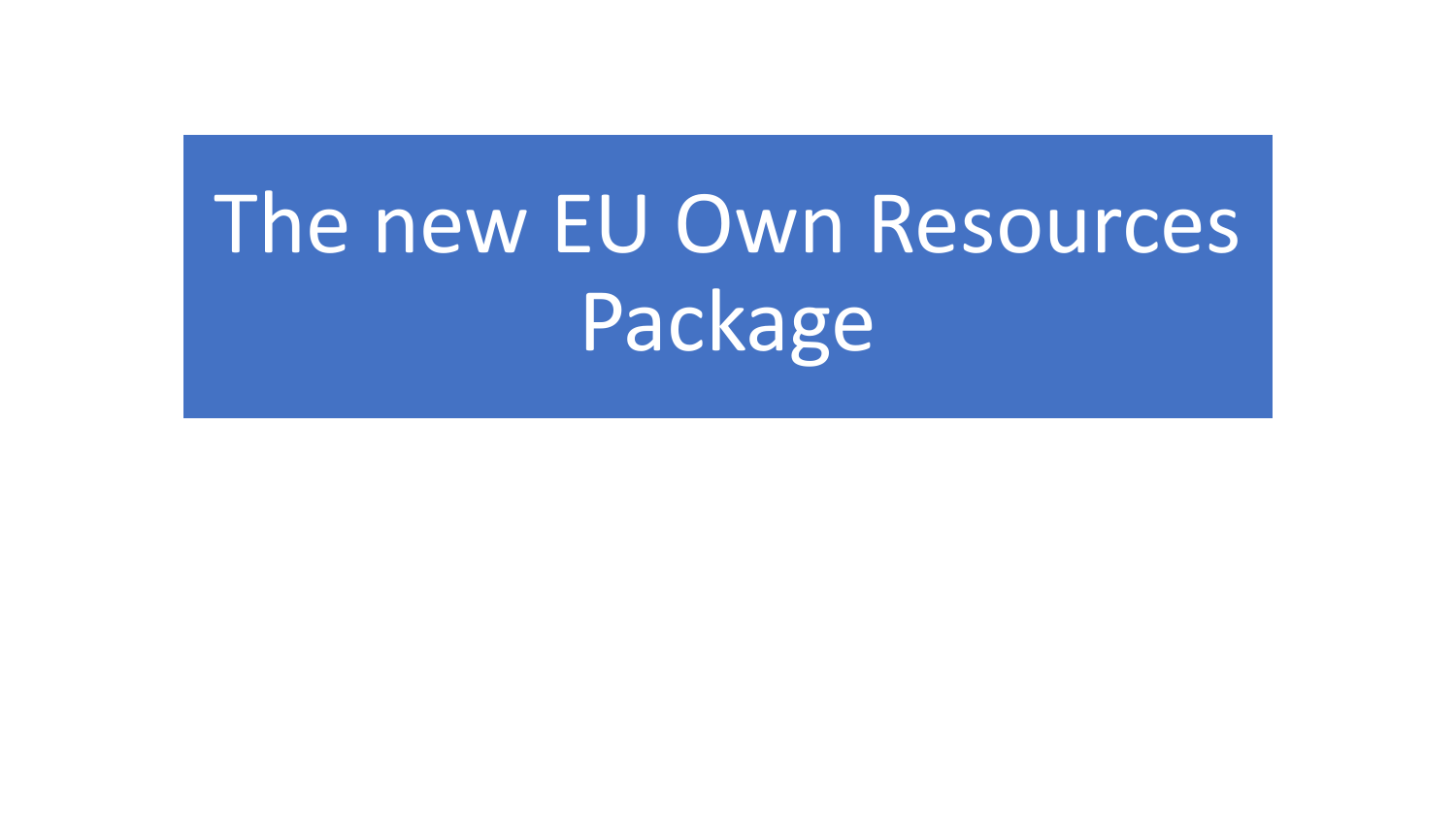

### Background

- With New Own Resources package, the Commission introduces three new sources of revenue:
	- 1. Emissions trading (ETS)-based Revenues
	- 2. Resources generated by the proposed EU Carbon Border Adjustment Mechanism
	- 3. Share of residual profits from multinational companies (distribution among EU Member States)
- They are expected to generate up to  $E17$  billion (on average) every year from 2026-2030
- It will assist in the repayment of the funds raised by the EU to finance the grant component of NextGenerationEU
- Also, it should also finance the Social Climate Fund to ensure that the netzero transition will leave no one behind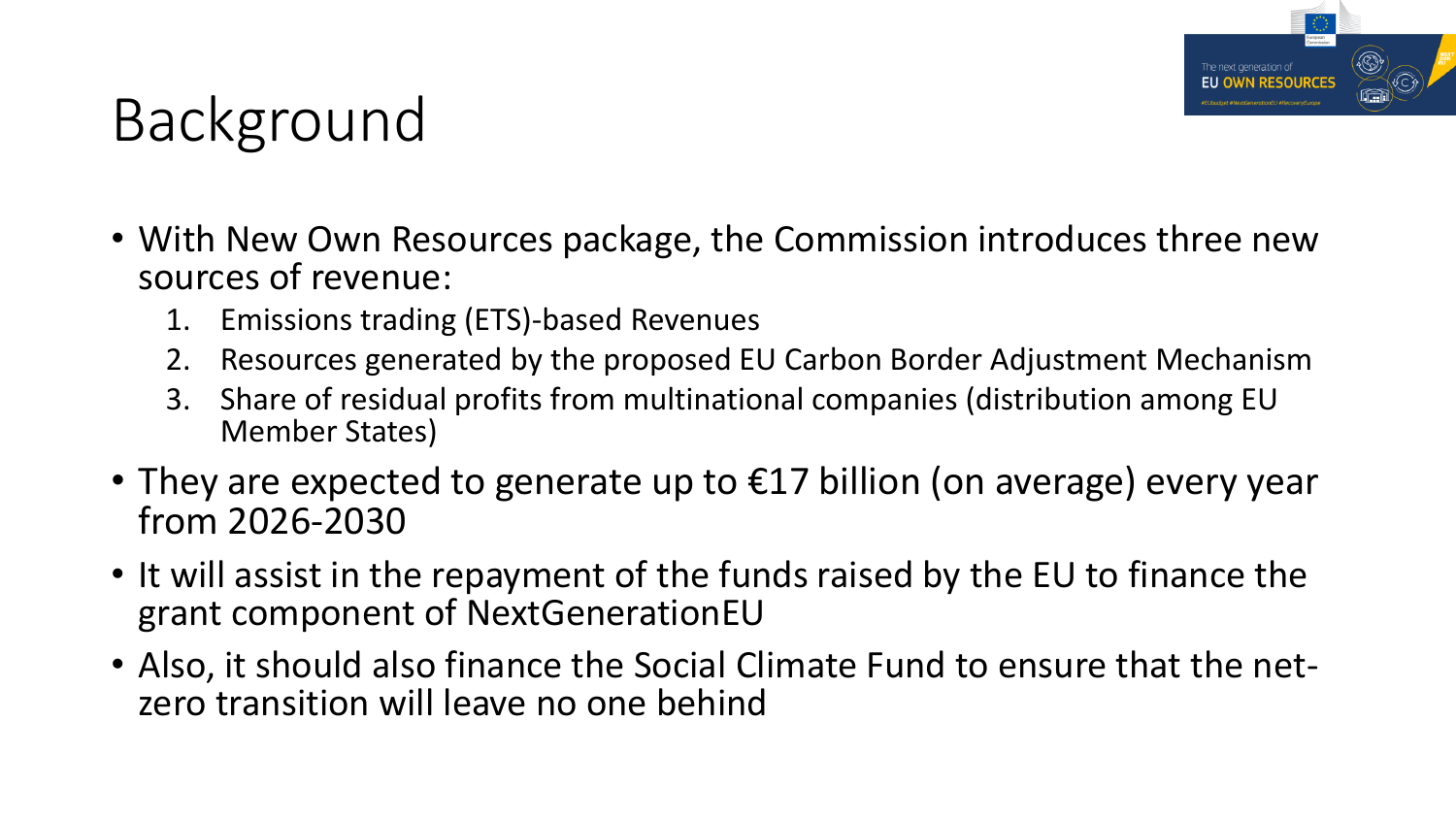

## EU Emissions Trading System (ETS)



Several sectors need to buy allowances to compensate for greenhouse gas emissions,

#### including:

- Power ninnts and industries
- Source: [European Commission](https://ec.europa.eu/commission/presscorner/detail/en/ip_21_7025)  $-$  Avit
- Maritime transport (new)
- Buildings (new)
- Road transport (new)

Part of the allowances are auctioned through a platform or otherwise **used** by Member States

- The EU Emissions Trading System (ETS) is the EU carbon market through which companies buy or receive emission allowances;
- With the Fit-for-55 package (July 2021) the Commission has proposed to strengthen the existing Emissions Trading System, extending it to maritime transport, as well as gradually to full auctioning of aviation allowances;
- A proposal to introduce a new emissions trading system for buildings and road transport is also under consideration;
- Under the current EU Emissions Trading System, most revenues from the auctioning of emission allowances are transferred to **national budgets**;
- With the "Own Resources" proposal, 25% of the revenues from emissions trading in the EU should go to the **EU budget;**
- This is estimated to generate about €12 billion on average in 2026-30 for the EU budget, or €9 billion on average between 2023-2030.
- In addition to the repayment of NextGenerationEU funds, these new revenues would finance the Social Climate Fund;
- This Fund will ensure:
	- A socially fair transition and support to vulnerable households
	- Micro-enterprises to finance investments in energy efficiency
	- New heating and cooling systems
	- Cleaner mobility
	- Temporary direct income support (when appropriate)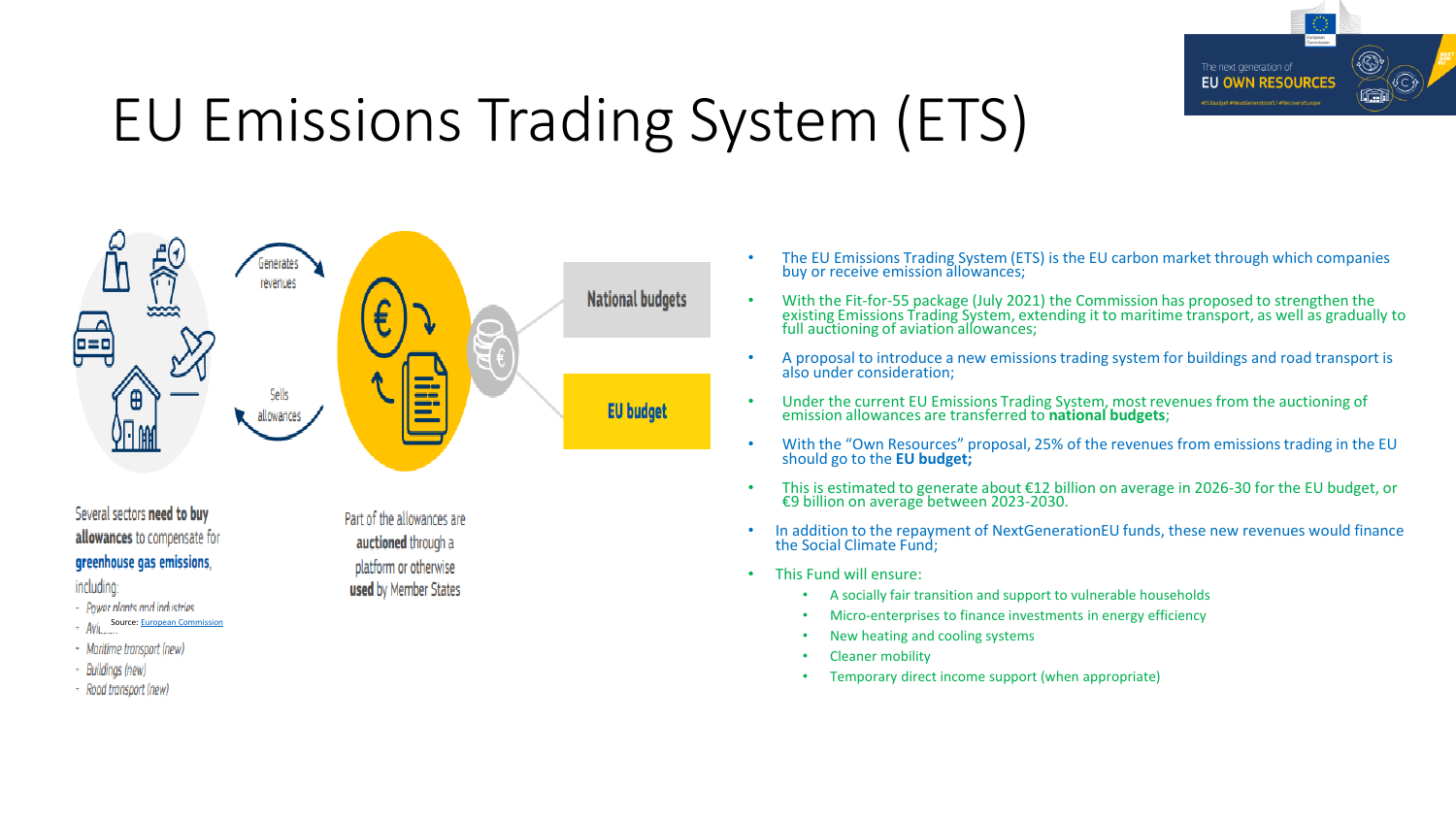

### Carbon Border Adjustment Mechanism

- An innovative tool to reduce the risk of carbon leakage by encouraging producers in non-EU countries to green their production processes;
- It will put a carbon price on imports, corresponding to what would have been paid, had the goods been produced in the EU;
- This mechanism will apply to a targeted selection of sectors and is fully consistent with World Trade Organization (WTO) rules;
- With the "Own Resources" proposal, 75% of the revenues collected by Member States under CBAM will go to the EU budget;
- This is estimated to generate about €1 billion on average in 2026-30 for the EU budget;



Source: [European Commission](https://ec.europa.eu/commission/presscorner/detail/en/ip_21_7025)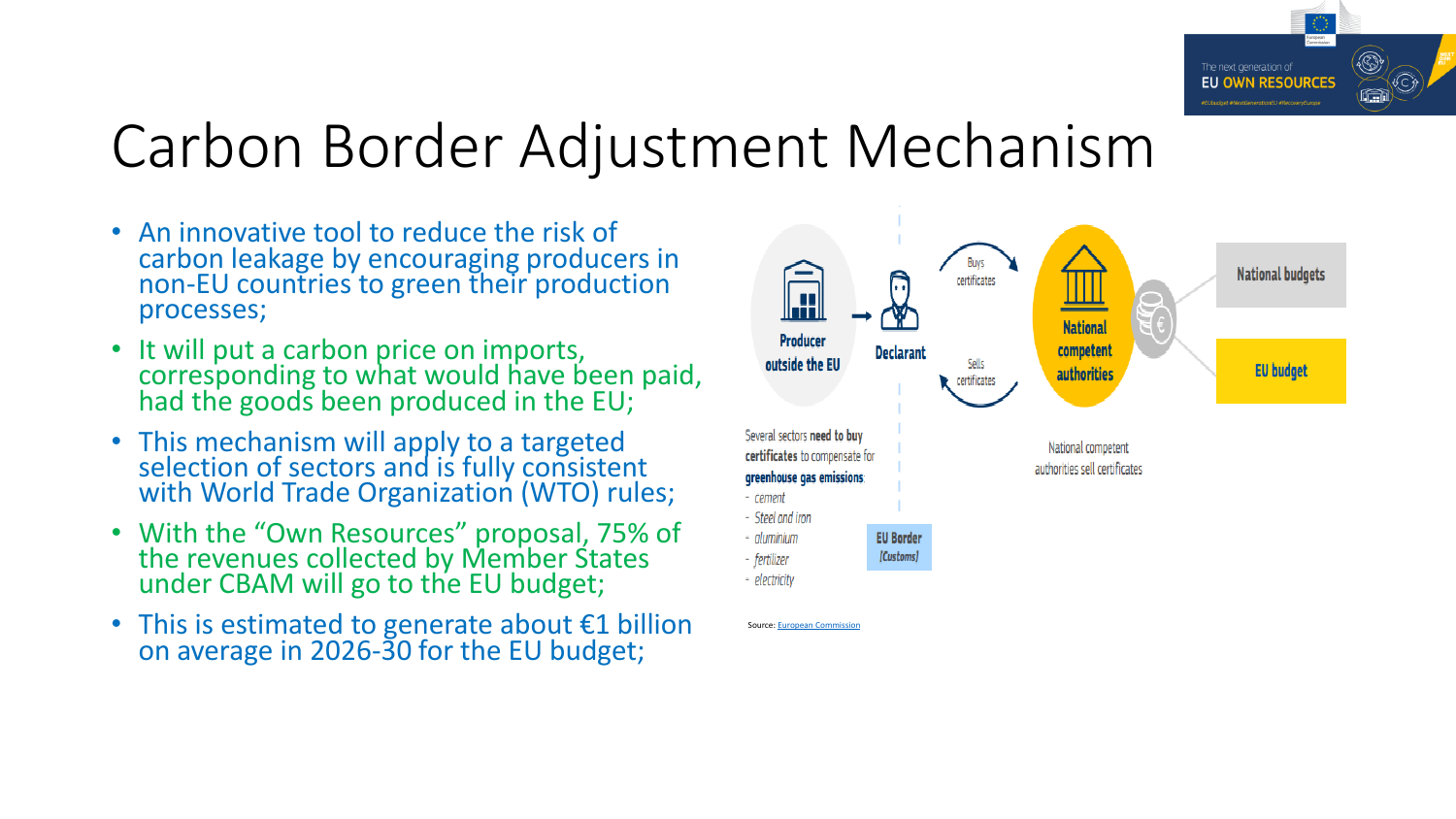### The next generation of Own Resource based on the reallocated **EU OWN RESOURCES** profits of very large multinational companies



Source: [European Commission](https://ec.europa.eu/commission/presscorner/detail/en/ip_21_7025)

• In October 2021, a reform of the international tax framework was agreed by more than 130 members of the OECD/G20 Inclusive Framework on Base Erosion and Profit Shifting;

- A two-pillar solution to tackle tax avoidance was shaped to ensure that profits are taxed where economic activity and value creation occur;
- Pillar One of this agreement will reallocate the right to tax a share of profits from the world's largest multinational enterprises to participating countries;
- With the "Own Resources" proposal, an own resource equivalent to 15% of the share of the taxable profits of multinational enterprises that are reallocated to EU Member States, is proposed;
- Revenues for the EU budget are estimated to amount to between  $\epsilon$ 2.5 and  $\epsilon$ 4 billion per year;